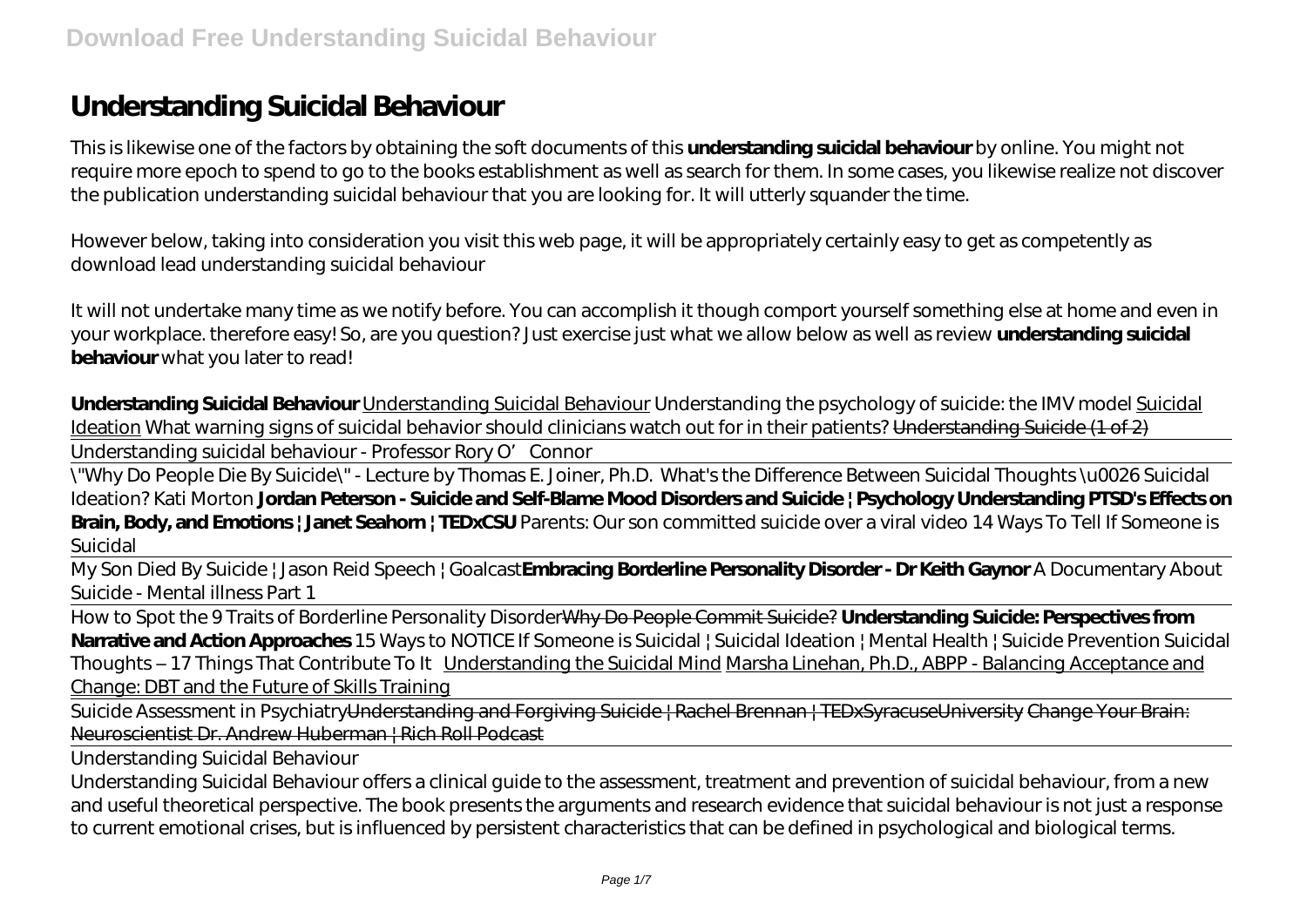Understanding Suicidal Behaviour: The Suicidal Process ... However, some outward warning signs that a person may be contemplating suicide include: talking about feeling hopeless, trapped, or alone saying they have no reason to go on living making a will or giving away personal possessions searching for a means of doing personal harm, such as buying a gun ...

Suicide: Suicidal Signs, Behavior, Risk Factors, How to ...

Any of the following could be potential warning signs for suicide: Excessive sadness or moodiness: Long-lasting sadness, mood swings, and unexpected rage. Hopelessness: Feeling a deep sense of hopelessness about the future, with little expectation that circumstances can... Sleep problems. Sudden ...

How to Recognize Symptoms of Suicidal Behavior Professor Rory O'Connor's keynote at the BPS occupational psychology conference. In this Rory discusses his passion for suicide prevention and how we all have a role to play. Nominate a ...

Understanding Suicidal Behaviour Suicidal Behaviour Research Group " Goals give meaning to people' slives, [that] understanding the person means understanding the person's goals" (Carver, 2004, p.14) What happens if you have a goal which you cannot achieve?--failure to re-engage O'Connor et al. (in press). Behaviour Research & Therapy Suicidal Behaviour Research Group

Understanding Suicidal Behaviour - Semantic Scholar

1. The common purpose of suicide is to seek a solution. Suicide is not a pointless or random act. To people who think... 2. The common goal of suicide is cessation of consciousness. People who commit suicide seek the end of the conscious... 3. The common stimulus (or information input) in suicide ...

Understanding Suicide - Survivors of Suicide

Suicide behaviours are complex, there is no single explanation of why people die by suicide. Social, psychological, and cultural factors can all interact to lead a person to suicidal thoughts or behaviour. For many people, an attempt may occur after a long period of suicidal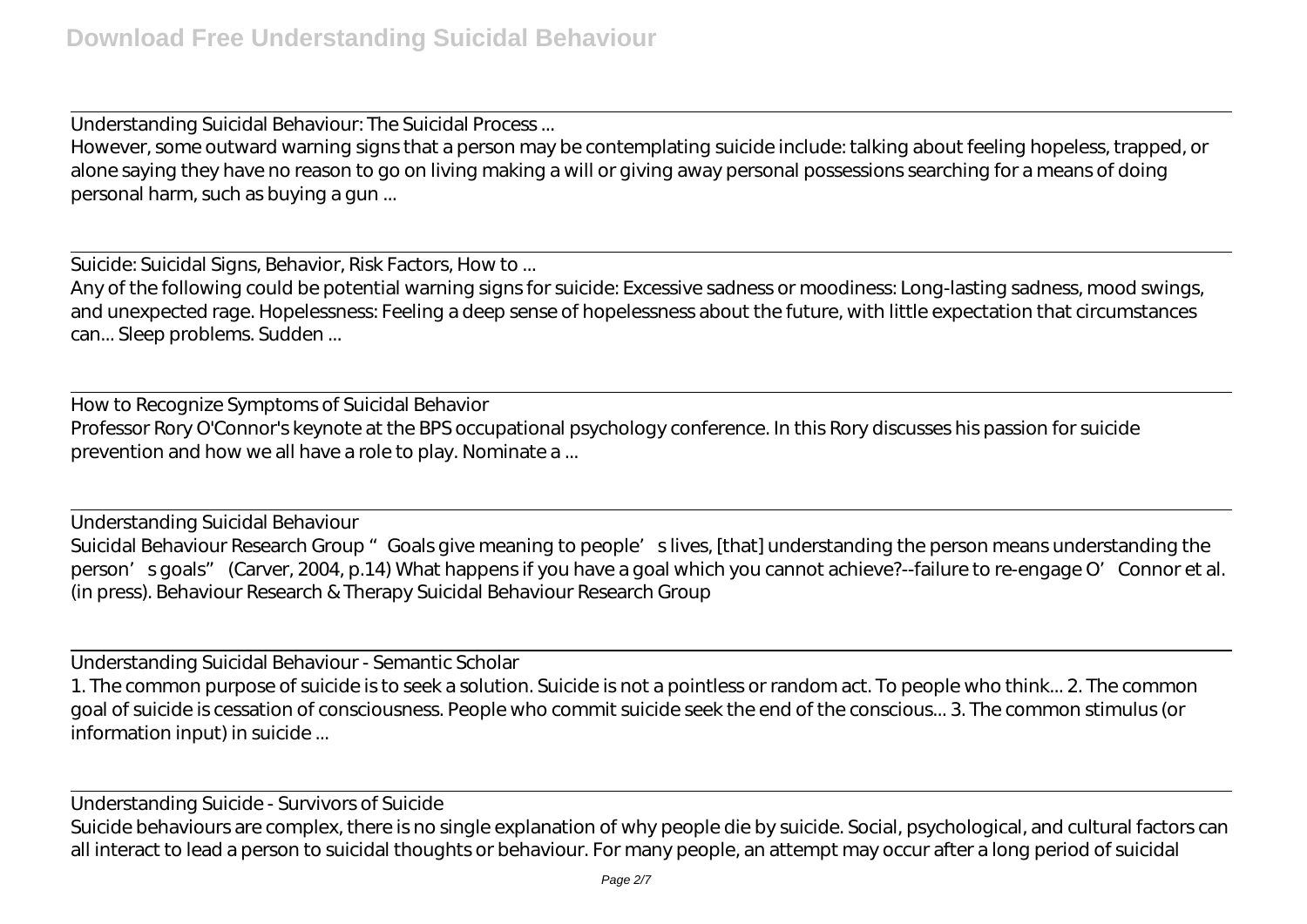thoughts or feelings, while in other cases, it may be more impulsive.

Suicide | Mental Health Foundation The causes of suicidal behaviour are not fully understood; however, this behaviour clearly results from the complex interaction of many factors. Although many risk factors have been identified,...

(PDF) The psychology of suicidal behaviour Implications for policy and practice Responding to young people. Central to the effective and ethical response to self-harm is the importance of focusing on... Stability and transitions. A sense of connectedness and belonging is protective against both self-harm and completed... Staff and carer ...

Understanding suicide and self-harm amongst children in ...

The Suicidal Behaviour Research Laboratory (SBRL) at the University of Glasgow is led by Professor Rory O'Connor PhD CPsychol AFBPsS FAcSS, the Past President of t he International Academy for Suicide Research and one of the Vice Presidents of the International Association for Suicide Prevention.Rory has a long-standing interest in suicide research (for more information, see a profile here).

Suicidal Behaviour Research Lab In Understanding Suicidal Behaviour: The Suicidal Process Approach to Research, Treatment and Prevention (ed. van Heeringen, C.), pp. 76–94.

Understanding the suicidal brain | The British Journal of ...

The causes of suicidal behaviour are not fully understood; however, this behaviour clearly results from the complex interaction of many factors. Although many risk factors have been identified, they mostly do not account for why people try to end their lives.

The psychology of suicidal behaviour - The Lancet Psychiatry Suicidal behavior includes suicidal ideation (frequent thoughts of ending one's life), suicide attempts (the actual event of trying to kill one's self), and completed suicide (death occurs). Suicidal behavior is most often accompanied by intense feelings of hopelessness,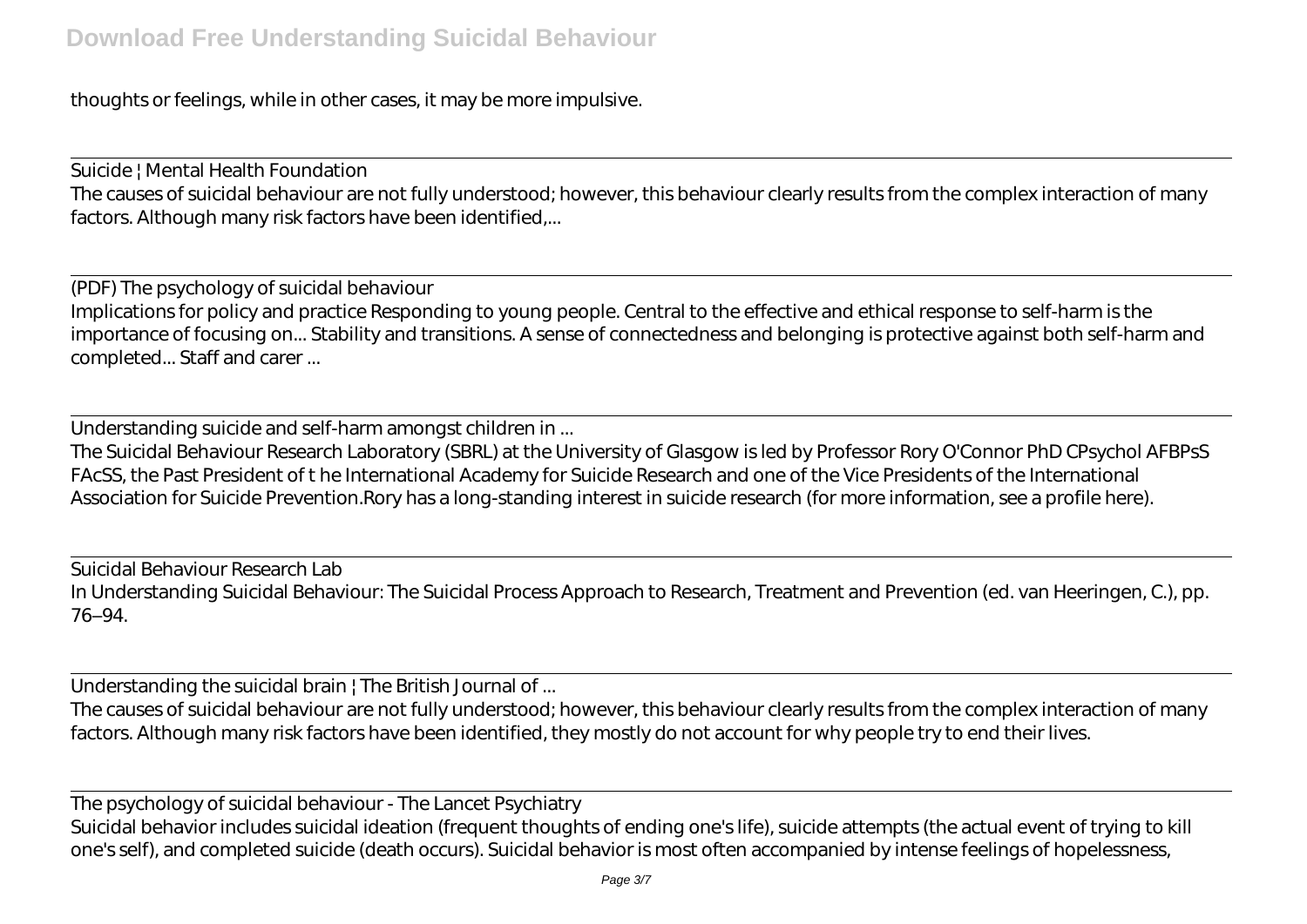depression, or self destructive behaviors (parasuicidal behaviors).

Suicidal Behavior - an overview | ScienceDirect Topics Suicidal behavior includes completed suicide and attempted suicide. Thoughts and plans about suicide are called suicide ideation. Suicide usually results from the interaction of many factors, usually including depression.

Suicidal Behavior - Mental Health Disorders - MSD Manual ...

Understanding self-harm and suicidal ideation and behaviour This section describes our current understanding of factors that can lead to self-harm and suicidal ideation and behaviour.

Understanding self-harm and suicidal ideation and behaviour This question is for testing whether or not you are a human visitor and to prevent automated spam submissions.

Sign in | BPS

Suicide rate in England and Wales There were 5,691 suicides in England and Wales in 2019, that is 321 more compared to the year before. The suicide rate has remained the same as in 2018– 11 deaths per 100,000 people, but the rates are still higher than in recent years.

Suicide facts and figures | Samaritans Psychologists have made significant contributions to our understanding of the interconnected nature of the causes of suicidal behaviour. 'Every 40 seconds a person dies by suicide somewhere in the world and many more attempt suicide.' (WHO, 2014, p.3) Suicide and nonfatal suicidal behaviour are major public health concerns.

Beginning with a short history outlining different societies' attitudes to suicide, the book continues with a discussion of the difficulties of definition and measurement. The book includes a chapter on suicide letters and discusses whether they are a useful tool for understanding suicide. Finally, the book considers practical aspects and issues such as assisted suicide and suicide prevention.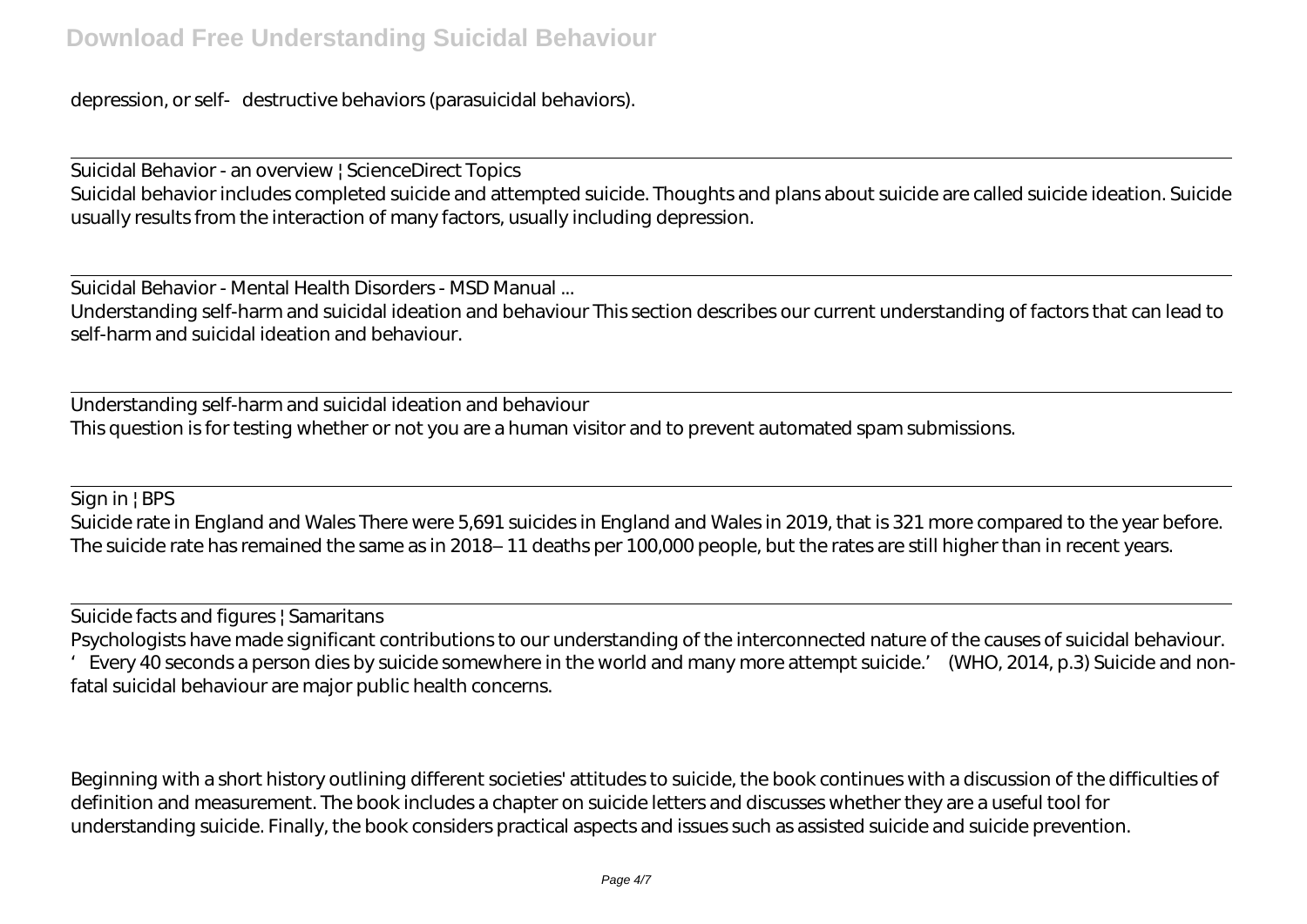## **Download Free Understanding Suicidal Behaviour**

How can suicide be prevented and treated by mental health professionals? This book offers a clinical guide to the assessment, treatment and prevention of suicidal behaviour, from a new and useful theoretical perspective - a developmental process approach. The book presents the arguments and research evidence that suicidal behaviour is not just a response to current emotional crises, but is influenced by persistent characteristics that can be defined in psychological and biological terms. The authors bring together research-based evidence that establishes three key aspects of the developmental process approach: suicidal behaviour results from the interaction between stressful life events and an individual vulnerability; this individual vulnerability is itself the product of psychobiological factors, genetics and past life events; vulnerability, in this sense, influences how the individual perceives, interprets and reacts to adverse life events, perhaps leading to hopelessness and suicidal behaviour. Psychologists, psychiatrists, nurses and other mental health practitioners will appreciate the conceptual and clinical value of this book based on its: Description of biological and psychological developmental processes leading to suicide, integrating evidence-based information from a broad range of disciplines Psychobiological definition of long- and short-tem risk factors for suicide, and innovative approach to psychological and biological targets for treatment and prevention Cutting-edge discussion of implications for the study and treatment of suicidal behaviour, by some of the leading authorities in the field

In this book international experts address a range of key current issues relating to suicide. The opening chapters discuss nosology, definitions, clinical determinants, and conceptual models of the suicide process and consider the evidence regarding potential biomarkers of suicide risk based on neuroscientific research. Adopting a neo-Durkheimian perspective, the role of various social factors in the genesis of suicidal behavior is then explored in depth. Practical user-friendly tools that facilitate risk assessment by clinicians are provided, and detailed consideration is given to efficient and innovative strategies for the prevention of suicide and the treatment of suicidal behavior, such as psychotherapy, psychopharmacological approaches, and effective organization of care, including surveillance and the use of online tools. The final part of the book focuses on the need for and development of a personalized approach within the field of suicide prevention.

Suicide is a highly complex and multifaceted phenomenon, with many contributing and facilitating factors and variables. However, given its being one of the most severe human behaviors, an obvious focus would be to identify the underlying psychological mechanisms and processes that may lead to suicidal ideation and behavior. This eBook is dedicated to studies exploring various approaches to the psychology of suicidal behavior as well as of non-suicidal self-injury (NSSI). The purpose of this eBook is to shed light on in-depth examinations of the current knowledge and empirical data regarding models, theories, and specific dimensions and variables that may help us increase the psychological understanding of suicidal phenomena. The specific goal is to identify particular psychological characteristics that may be used to develop prevention and intervention methods and programs. We believe that this eBook can contribute to the understanding of this behavior and help to develop specific tools, therapeutic guidelines, and programs that may help reduce the number of suicides occurring annually. This eBook is dedicated to our dearest friend, Dafni Assaf, who was one of the greatest leaders of the suicide prevention program in Israel.

With recent studies using genetic, epigenetic, and other molecular and neurochemical approaches, a new era has begun in understanding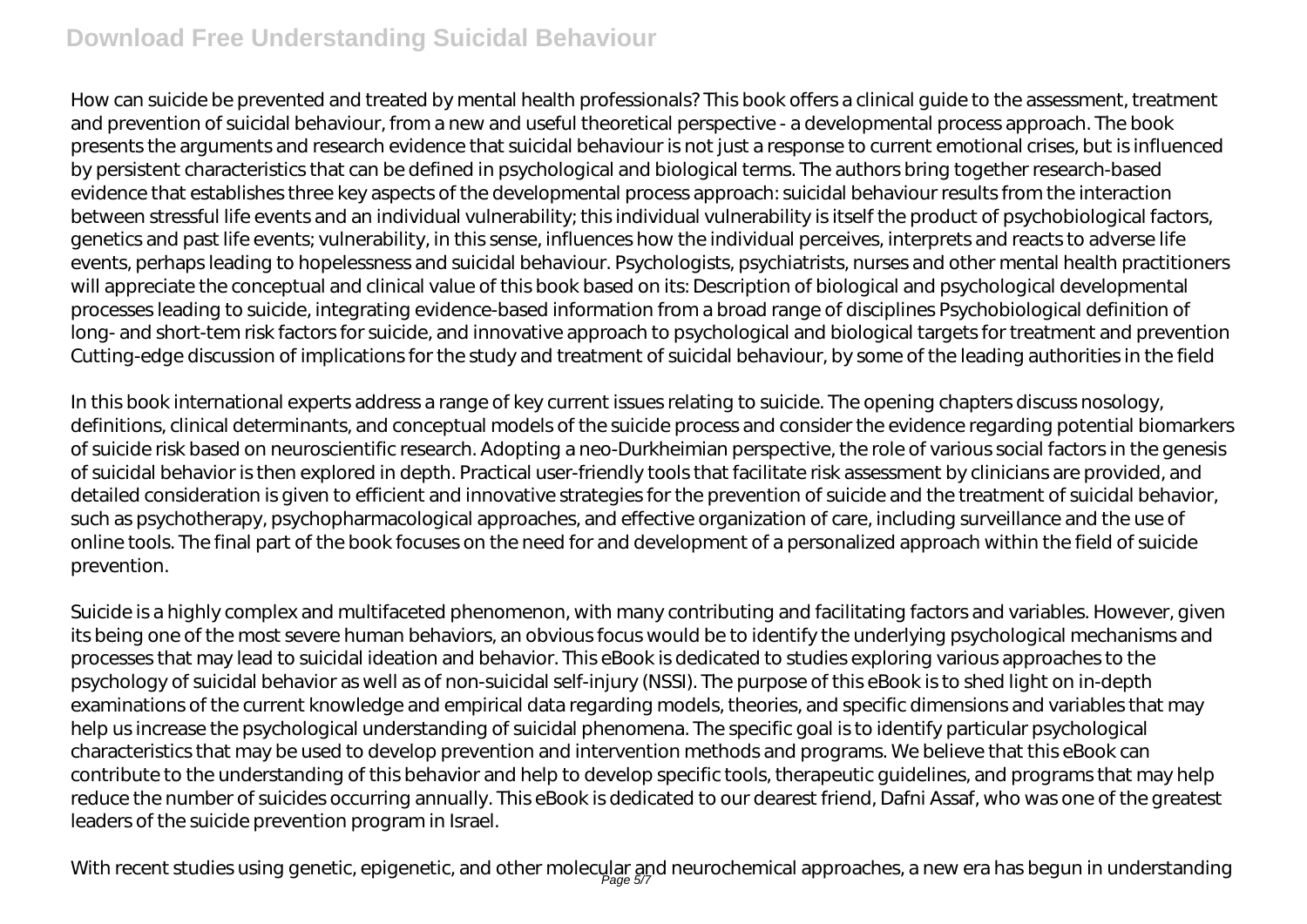## **Download Free Understanding Suicidal Behaviour**

pathophysiology of suicide. Emerging evidence suggests that neurobiological factors are not only critical in providing potential risk factors but also provide a promising approach to develop more effective treatment and prevention strategies. The Neurobiological Basis of Suicide discusses the most recent findings in suicide neurobiology. Psychological, psychosocial, and cultural factors are important in determining the risk factors for suicide; however, they offer weak prediction and can be of little clinical use. Interestingly, cognitive characteristics are different among depressed suicidal and depressed nonsuicidal subjects, and could be involved in the development of suicidal behavior. The characterization of the neurobiological basis of suicide is in delineating the risk factors associated with suicide. The Neurobiological Basis of Suicide focuses on how and why these neurobiological factors are crucial in the pathogenic mechanisms of suicidal behavior and how these findings can be transformed into potential therapeutic applications.

Suicide is a complex human behaviour that remains one of the leading causes of death worldwide. Although suicidal behaviour continues to perplex clinicians and scholars, there have been recent advances with regard to the research related to the understanding, assessment, and biopsychosocial treatment of suicidal individuals, as well as the prevention of suicidal behaviour. This volume combines the efforts of several leaders in the field of suicidology in an attempt to grasp a better understanding of why people have suicidal thoughts, engage in suicidal behaviour, and ultimately die by suicide. The book is divided into four major parts and provides a comprehensive summary of the exciting progress being made in the field of suicide prevention. Part I discusses epidemiology, epigenetics, and theories of suicide. Part II focuses on assessment, prevention, intervention, and postvention. Part III examines suicide in special populations. Part IV explores suicidal behaviours in psychological disorders. This unique and comprehensive book is intended for graduate students, researchers, clinicians, and professionals who may encounter issues relating to suicide on a regular basis.

"The trauma of suicide struck Dr. Bill Blackburn's life when a close friend killed himself. Brought up short by the tragedy, he decided to pursue the subject, and sought ways to recognize and prevent suicides. Among the particulars he discusses: Clues that indicate that someone you know might be considering suicide; Stragegies of intervention; Where to look for help and guidance; Action to take when suicide is attempted; An often-ignored problem -- understanding your own bewildered feelings about the suicidal person."--Jacket.

This essential reference volume in the field of suicidology brings forth leading-edge conceptualizations of suicidal behaviour by including emerging trends and recent research advances in the field across the globe. It highlights the trajectories of suicidal behaviour, emphasizing the psyche behind attempting suicide, identifying vulnerable groups, and bridging the gap between theoretical underpinnings and application for addressing the aftermath of suicide. The handbook delineates research progress on risk assessment among vulnerable groups of varied milieu. Furthermore, it introduces various avenues of change and well-being. It also addresses important concerns related to terrorism and suicide in the armed forces. This handbook is a comprehensive repository of the latest research synergized with theoretical conceptualizations that pave the way for newer approaches towards management and prevention of suicidal behaviour. It includes contributions by eminent authors across the globe, and is a must-have resource for scholars, academics and professionals in the areas of mental health and social work.